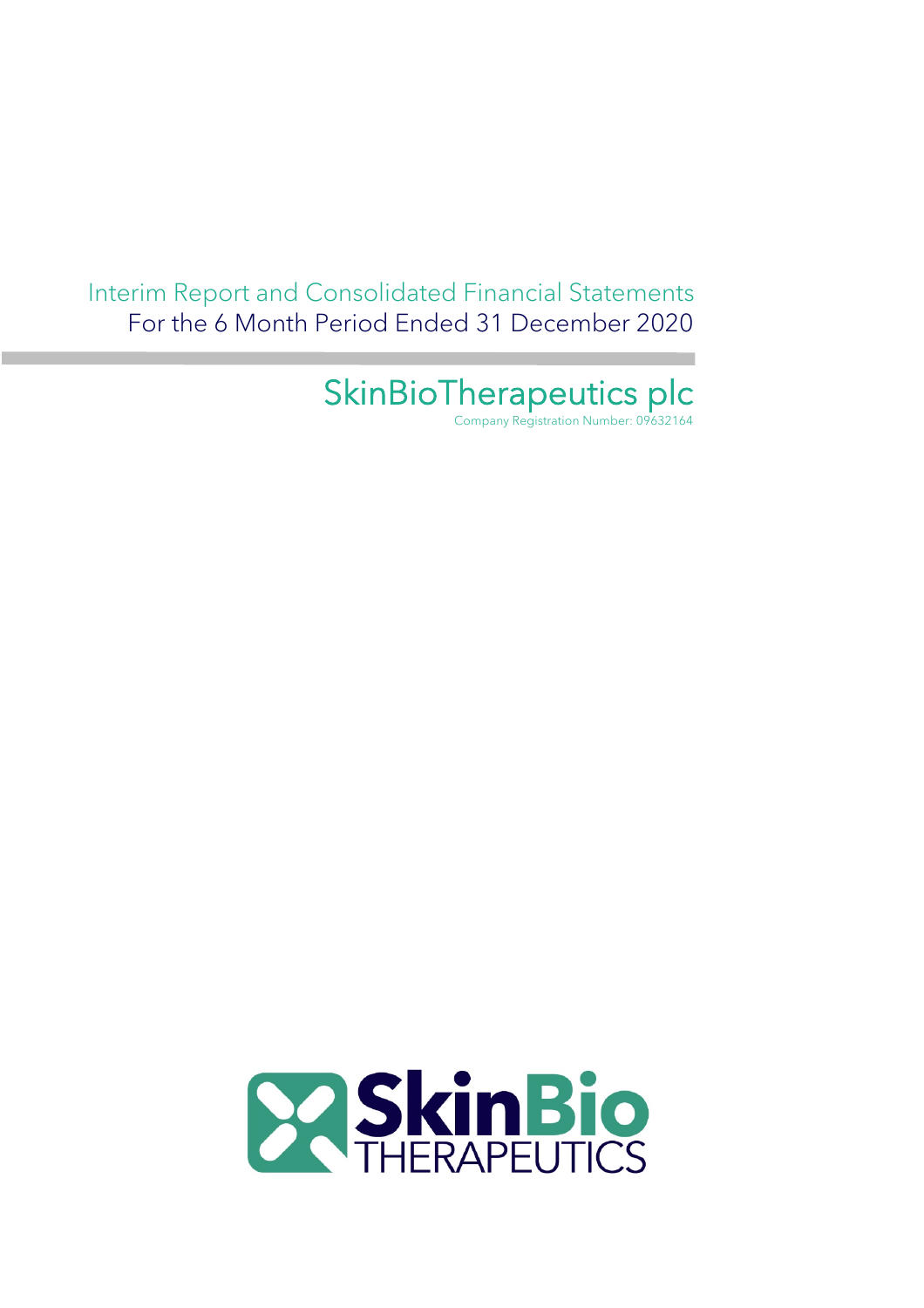### Chairman and Chief Executive's Statement

The aims of the Company for this first half of the financial year have been the preparation and progression of AxisBiotix™, the food supplement product into a consumer study, and the completion of a fundraise of £4.45m. Alongside these short term aims, has been maintaining focus on the skin care ingredient work with Sederma. All of these objectives have been achieved in the shadow of COVID-19, which has presented a variety of challenges, but has also demonstrated the agility and determination of the team to succeed. More detail of the individual business pillars has been provided in the operational summary below.

### Financial review

Overall, expenditure in the period was lower than management's expectation, reflecting reduced activity at the University of Manchester due to COVID-19 and the Company pivoting to a self-managed consumer study for AxisBiotix-Ps™. Research and development expenditure in the period was £205k (H1 2019: £455k) and ongoing operating costs were £423k (H1 2019: £434k). Overall, the Company made a loss from operations of £628k (H1 2019: £889k).

Operating cash burn during the period was £667k (H1 2019: £610k) but the overall cash position was aided by net proceeds from the October 2020 fundraise, where the Company completed a placing to new and existing institutional shareholders raising a total of £4.45m (gross). The funding enables the Company to expand its technology pipeline and transition from a virtual operation to one with in-house scientific capability. In this regard, the Company is in discussions with the University of Manchester for two discrete programmes of work which it expects to start in 2021 and has additionally secured laboratory space at the Biosphere complex in Newcastle.

The Company finished the six month period to 31 December 2020 with a cash balance of £5.5m (H1 2019: £2.5m).

### Operational review

#### *SkinBiotix®*

SkinBiotix® is SkinBioTherapeutics' core technology. In November 2019, an agreement was signed with Croda Plc, a world leader in the field of active skincare ingredients for the cosmetic industry, which sells ingredients for skin and hair care products to major cosmetic brands across the world. SkinBioTherapeutics is working directly with Sederma, part of Croda and a specialist manufacturer of bioactive ingredients for the cosmetic industry. Sederma is responsible for the development, manufacturing and commercialisation of the SkinBiotix® technology.

In March 2021 Sederma updated the Company on the progress against key milestones in the collaboration:

- Final analytical sample screening and formulation work is ongoing, with results scheduled in Q2 2021 (calendar year);
- Lysate production has been optimised, with refined media conditions, achieving a >800% increase in lysate and total protein levels. The media is animal free and is defined as suitable for cosmetic ingredient certification. Activity has been confirmed in all protein isolates;
- Having successfully scaled up capacity past 2 litres and 20 litres respectively, the planned scale-up to 600 litres will be completed in Q2 2021. In Q3, this will be followed by a final scale-up to 20,000 litres; the capacity required to mass produce the SkinBiotix® product at industrial levels to supply Sederma's portfolio of 12,000+ global customers;
- Commercial positioning work has begun with the schedule for early customer engagement being prepared for discussion with SkinBioTherapeutics.

The project is progressing in line with the original plan and has not been adversely impacted by COVID-19. On the basis of continued progress, the Company anticipates licensed royalty revenue generation to commence in 2022.

Sales and distribution rights are for the cosmetic sector in "active skincare" alone, leaving SkinBioTherapeutics to focus on further applications of its technology in other sectors. A key component of the Croda agreement is to provide access to a reliable supply of material to SkinBioTherapeutics, whereby Croda will supply SkinBiotix® for the Company to be able to use in other sectors outside of those covered by this agreement.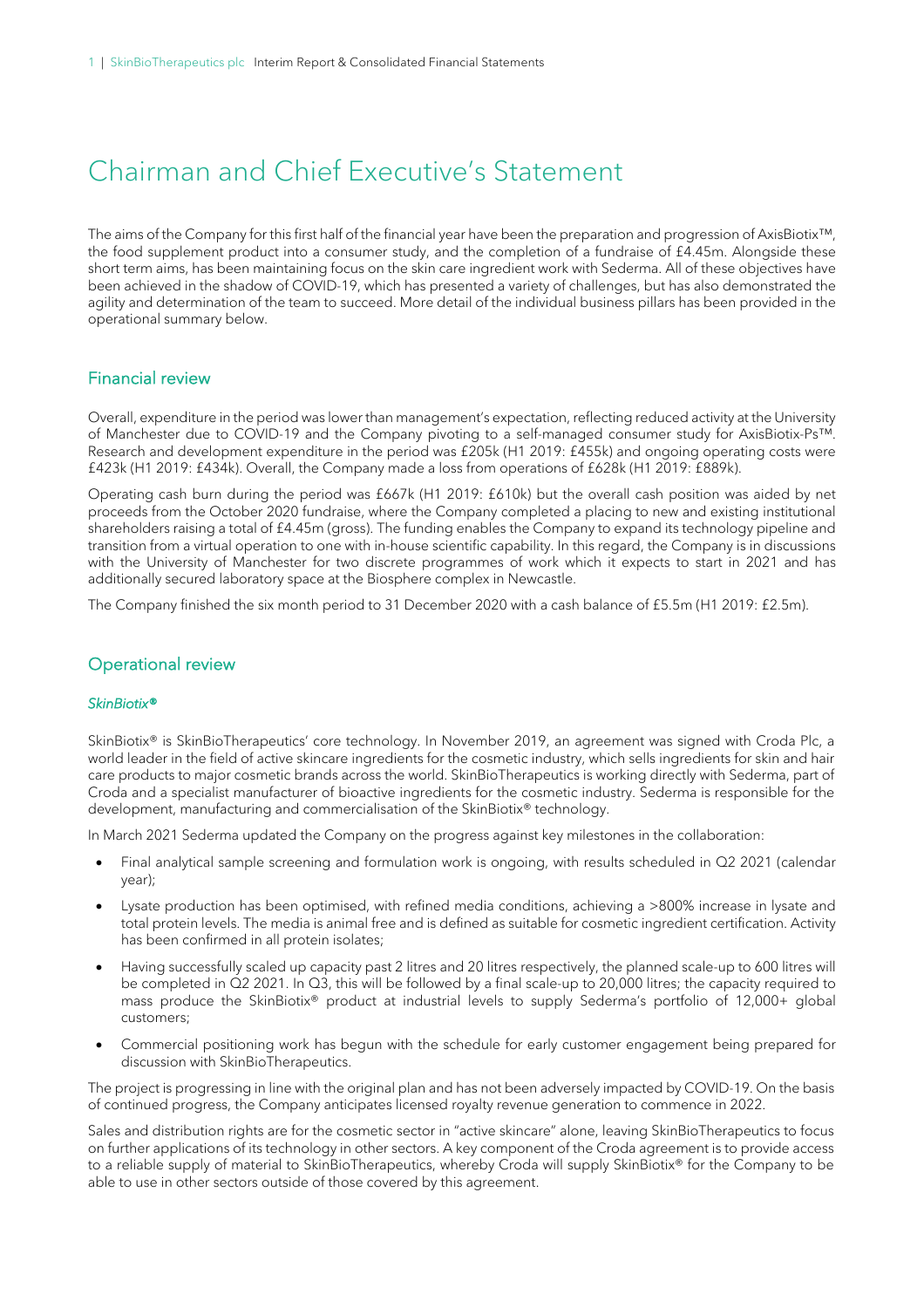#### *AxisBiotix™*

SkinBioTherapeutics signed an agreement with Winclove Probiotics B.V. in February 2020 for the development of a probiotic blend of 'good' bacterial strains based on the modifying properties of specific bacterial species on known psoriasis disease pathways.

In July 2020 Winclove reported that it had been able to successfully combine and formulate the blend as a probiotic food supplement, branded as AxisBiotix-Ps™. The next step was to prepare for a consumer study, however, by this time, the COVID-19 pandemic had made the study impossible to execute in a clinical setting as initially intended in a suitable timeframe.

In light of this challenge, the Company redesigned the study so that it could be managed remotely without the need for participants to attend clinics. Enrolment for the study commenced post-period end in January 2021 and experienced extremely high level of demand for participation. Subsequently, the capacity of the study was increased from 200 to 265 participants. The expansion enabled the inclusion of an additional cohort of participants with non-psoriatic conditions e.g. acne, eczema, rosacea, to explore the possible impact of probiotics on additional skin conditions.

Participants have been sent two batches of supplements, each batch comprising 28 days of supply. The study is being monitored through a smart phone application whereby participants are able to submit feedback to weekly questionnaires as to the progression of their symptoms and have the option to upload photos of the affected skin areas. The study extends over a period of 56 days to reflect the natural lifecycle of human skin which ordinarily replicates twice within this timeframe.

As of Friday 12 March, 155 of the study's participants from 3 out of 6 cohorts have reached and reported at the 14 day timepoint (the remainder have yet to reach this timepoint). There have been no reported adverse events and, whilst too early in the study to draw any conclusions, the data thus far has been extremely encouraging. All participants are expected to have reached the day 56 timepoint by the end of April. In order to ensure the highest integrity of the study within the industry and academic communities, the Company will wait until the study is fully complete and analysed before reporting on outcomes. The Company therefore expects to report the detailed findings of the study during the course of May 2021.

Subject to a positive outcome from the study, the Company will then target a commercial launch of the product before the end of the calendar year.

Ahead of commencing the consumer study the Company filed a patent application related to a probiotic composition in the treatment or prevention of dry or sensitive skin conditions, such as psoriasis.

#### *MediBiotix™*

The MediBiotix channel will focus on medical device applications incorporating the SkinBiotix® technology. The initial target indication is eczema.

Following review of the submitted data pack by the MHRA (Medicines and Healthcare products Regulatory Agency), the Company is progressing further research work in the lab to support the required characteristics of a medical device application.

In 2020, the Company initiated discussions with a number of global advanced woundcare companies regarding the potential utility for its proprietary technology in the treatment of various skin wounds. These discussions continue and are expected to accelerate as travel restrictions are relaxed post COVID-19.

#### *CleanBiotix™*

The Company is investigating whether SkinBiotix® offers protection for other surfaces from Staphylococcus aureusinduced healthcare-acquired infections in both a domestic and healthcare environment.

Discussions continue with multiple potential global partners to explore this area.

### **Outlook**

Having initiated the AxisBiotix™ consumer study in early 2021, the Company anticipates this being completed and reported in May 2021. Thereafter and subject to a positive outcome, the Company will target the launch of a product before the end of the calendar year.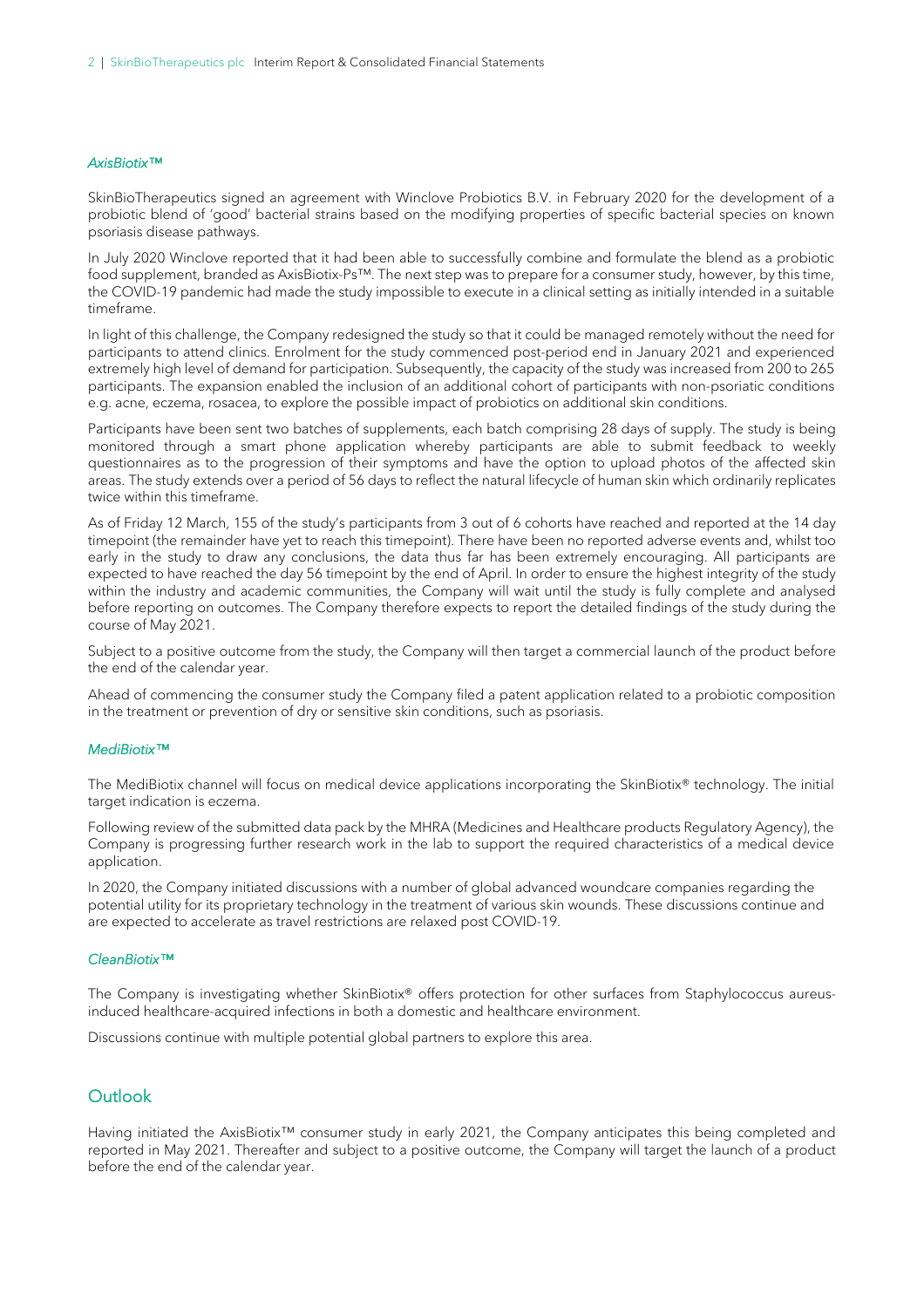Alongside this over the course of 2021, further progress is anticipated on Croda's commercialisation plan for its cosmetic ingredient incorporating the SkinBiotix® technology. The Company also expects to initiate two programmes of work with the University of Manchester and move into its own lab facilities at the Biosphere in Newcastle upon Tyne.

Martin Hunt (Non-executive Chairman) Stuart J. Ashman (Chief Executive Officer)

15 March 2021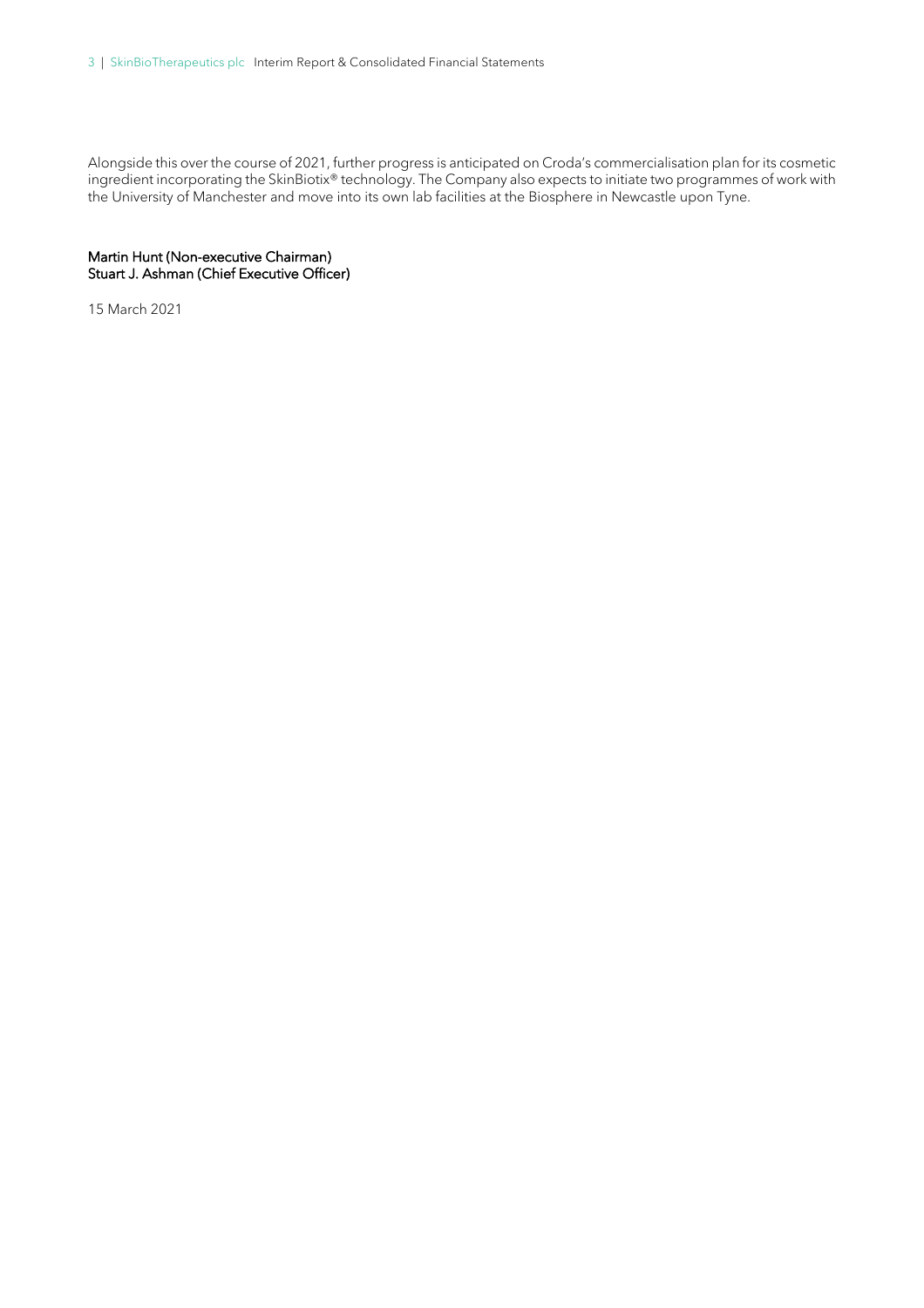### Consolidated Statement of Comprehensive Income

For the 6 months ended 31 December 2020

|                                          | <b>Notes</b>   | 6 months to<br>31 Dec 2020<br><b>Unaudited</b> | 6 months to<br>31 Dec 2019<br>Unaudited | 12 months to<br>30 Jun 2020<br>Audited |
|------------------------------------------|----------------|------------------------------------------------|-----------------------------------------|----------------------------------------|
|                                          |                | £                                              | £                                       | £                                      |
| Continuing operations                    |                |                                                |                                         |                                        |
| Research and development                 |                | (205, 027)                                     | (455, 052)                              | (635, 226)                             |
| Operating expenses                       |                | (423, 214)                                     | (433,950)                               | (984, 816)                             |
| Loss from operations                     |                | (628, 241)                                     | (889,002)                               | (1,620,042)                            |
| Loss before taxation                     |                | (628, 241)                                     | (889,002)                               | (1,620,042)                            |
| Taxation                                 | $\overline{4}$ | 47,664                                         | 64,698                                  | 119,956                                |
| Loss for the period                      |                | (580, 577)                                     | (824, 304)                              | (1,500,086)                            |
| Total comprehensive loss for the period  |                | (580, 577)                                     | (824, 304)                              | (1,500,086)                            |
| Basic and diluted loss per share (pence) | 6              | (0.44)                                         | (0.64)                                  | (1.17)                                 |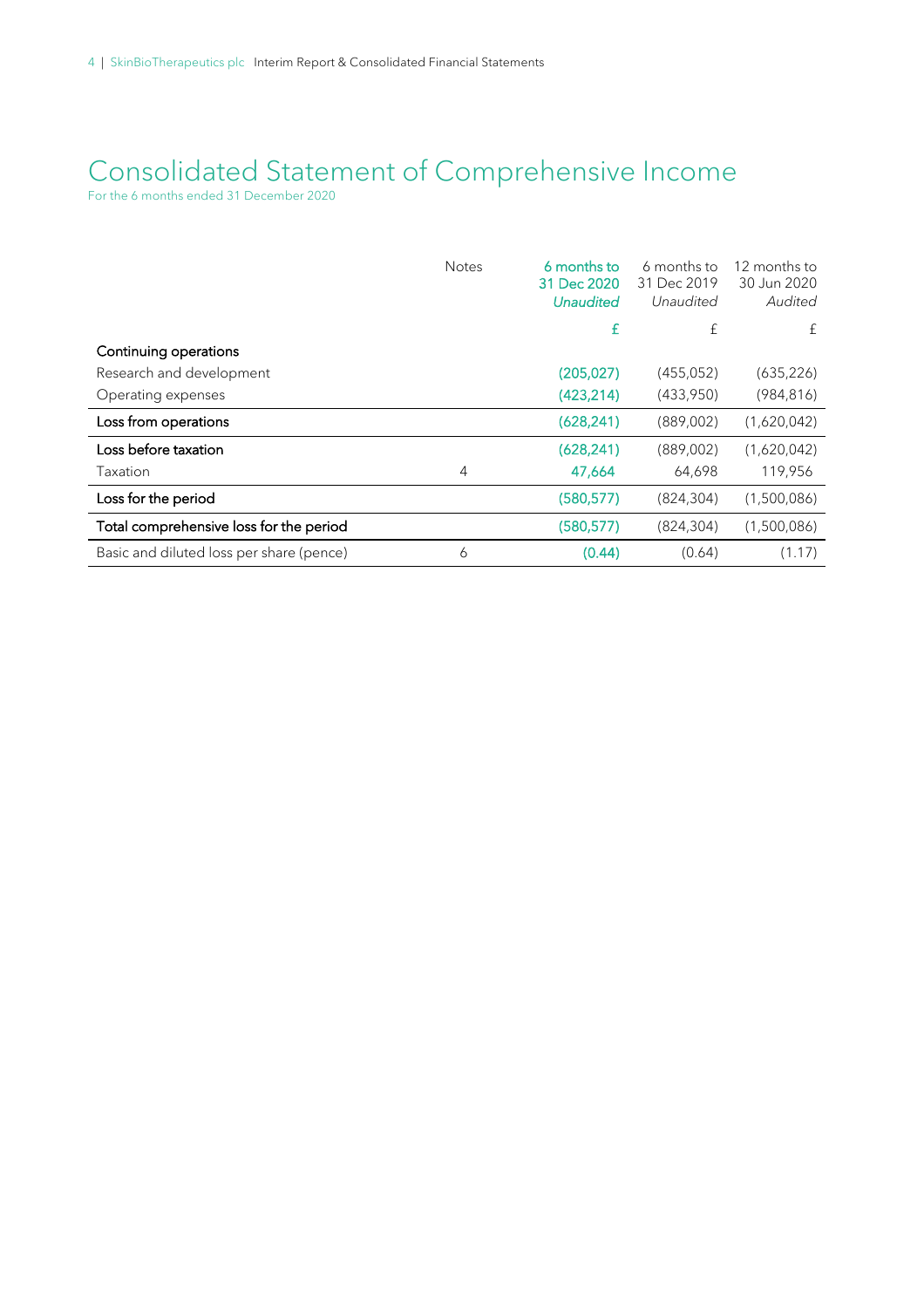# Consolidated Statement of Financial Position

As at 31 December 2020

|                               | Note | As at<br>31 Dec 2020<br><b>Unaudited</b> | As at<br>31 Dec 2019<br>Unaudited | As at<br>30 Jun 2020<br>Audited |
|-------------------------------|------|------------------------------------------|-----------------------------------|---------------------------------|
|                               |      | £                                        | £                                 | $\boldsymbol{\mathrm{f}}$       |
| <b>ASSETS</b>                 |      |                                          |                                   |                                 |
| Non-current assets            |      |                                          |                                   |                                 |
| Property, plant & equipment   |      |                                          | 4,250                             | 1,700                           |
| Intangible assets             |      | 471,316                                  | 378,949                           | 420,538                         |
| Total non-current assets      |      | 471,316                                  | 383,199                           | 422,238                         |
| <b>Current assets</b>         |      |                                          |                                   |                                 |
| Other receivables             |      | 56,975                                   | 78,167                            | 70,622                          |
| Corporation tax receivable    |      | 166,426                                  | 275,049                           | 118,763                         |
| Cash and cash equivalents     |      | 5,482,741                                | 2,483,243                         | 2,159,054                       |
| Total current assets          |      | 5,706,142                                | 2,836,459                         | 2,348,439                       |
| <b>Total assets</b>           |      | 6,177,458                                | 3,219,658                         | 2,770,677                       |
| <b>EQUITY AND LIABILITIES</b> |      |                                          |                                   |                                 |
| Equity                        |      |                                          |                                   |                                 |
| Capital and reserves          |      |                                          |                                   |                                 |
| Called up share capital       | 5    | 1,558,899                                | 1,280,835                         | 1,280,835                       |
| Share premium                 |      | 8,686,812                                | 4,923,890                         | 4,923,890                       |
| Other reserves                |      | 442,790                                  | 301,554                           | 403,483                         |
| Accumulated deficit           |      | (4,722,929)                              | (3,466,570)                       | (4, 142, 352)                   |
| Total equity                  |      | 5,965,572                                | 3,039,709                         | 2,465,856                       |
| Liabilities                   |      |                                          |                                   |                                 |
| <b>Current liabilities</b>    |      |                                          |                                   |                                 |
| Trade and other payables      |      | 211,886                                  | 179,949                           | 304,821                         |
| Total current liabilities     |      | 211,886                                  | 179,949                           | 304,821                         |
| <b>Total liabilities</b>      |      | 211,886                                  | 179,949                           | 304,821                         |
| Total equity and liabilities  |      | 6,177,458                                | 3,219,658                         | 2,770,677                       |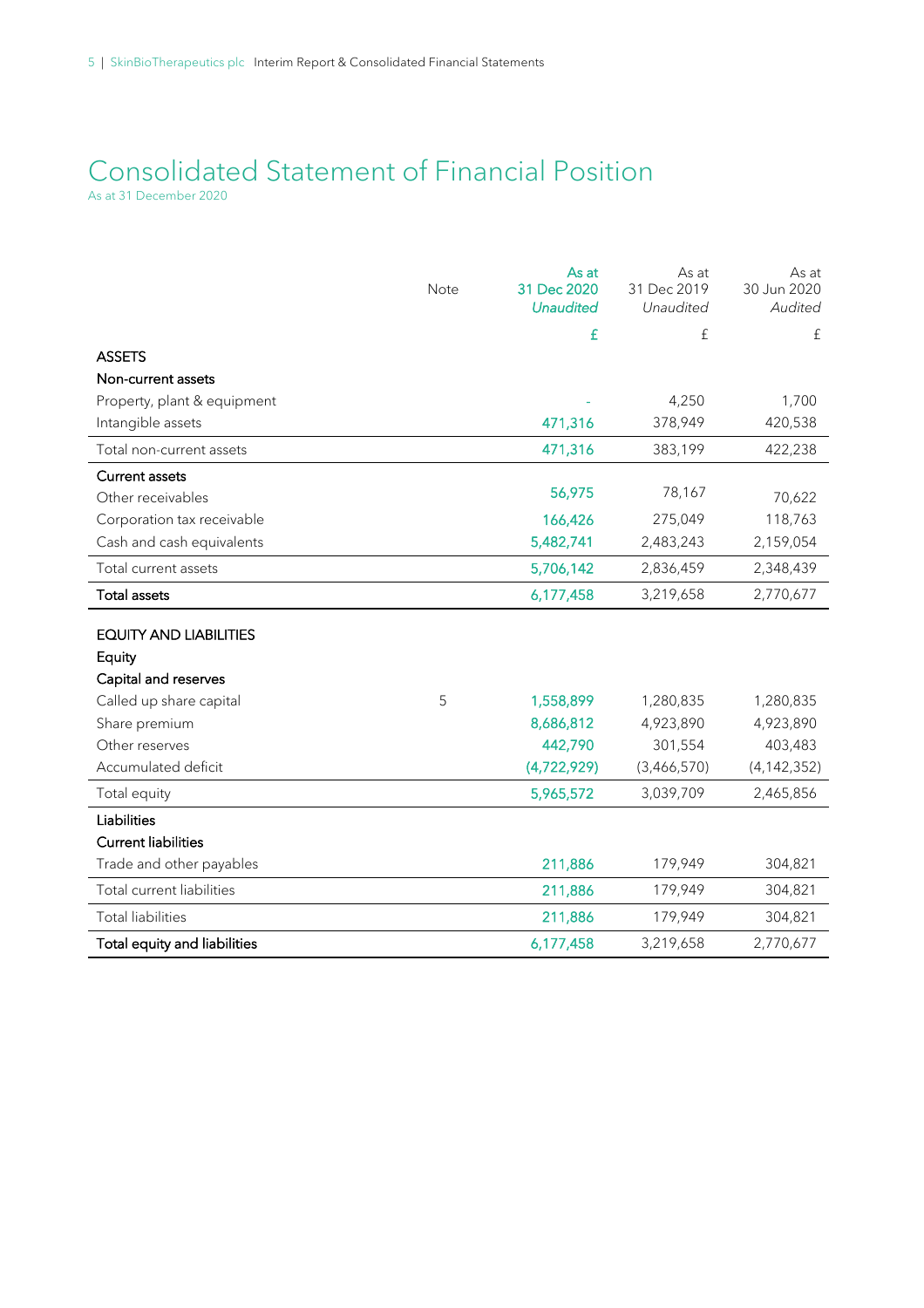### Consolidated Statement of Cash Flows

For the 6 months ended 31 December 2020

|                                                          | 6 months to<br>31 Dec 2020<br><b>Unaudited</b> | 6 months to<br>31 Dec 2019<br>Unaudited | 12 months to<br>30 Jun 2020<br>Audited |
|----------------------------------------------------------|------------------------------------------------|-----------------------------------------|----------------------------------------|
|                                                          | £                                              | £                                       | £                                      |
| Cash flows from operating activities                     |                                                |                                         |                                        |
| Loss before tax for the period                           | (628, 241)                                     | (889,002)                               | (1,620,042)                            |
| Depreciation                                             | 1,700                                          | 2,550                                   | 5,100                                  |
| Share option expenses                                    | 39,307                                         | 53,882                                  | 155,811                                |
|                                                          | (587, 234)                                     | (832, 570)                              | (1,459,131)                            |
| Changes in working capital                               |                                                |                                         |                                        |
| (Increase) / decrease in trade and other receivables     | 13,647                                         | 164,413                                 | 171,958                                |
| Increase / (decrease) in trade and other payables        | (92, 935)                                      | 58,615                                  | 183,487                                |
| Cash generated by / (used in) operations                 | (79, 288)                                      | 223,028                                 | 355,445                                |
| Taxation received                                        |                                                |                                         | 211,544                                |
| Net cash used in operating activities                    | (666, 522)                                     | (609, 542)                              | (892, 142)                             |
| Cash flows from investing activities                     |                                                |                                         |                                        |
| Payments for intangible assets                           | (50, 778)                                      | (32,079)                                | (73,668)                               |
| Net cash used in investing activities                    | (50, 778)                                      | (32,079)                                | (73,668)                               |
| Cash flows from financing activities                     |                                                |                                         |                                        |
| Net proceeds from issue of shares                        | 4,040,987                                      |                                         |                                        |
| Net cash generated by financing activities               | 4,040,987                                      |                                         |                                        |
| Net increase / (decrease) in cash and cash equivalents   | 3,323,687                                      | (641, 621)                              | (965, 810)                             |
| Cash and cash equivalents at the beginning of the period | 2,159,054                                      | 3,124,864                               | 3,124,864                              |
| Cash and cash equivalents at the end of the period       | 5,482,741                                      | 2,483,243                               | 2,159,054                              |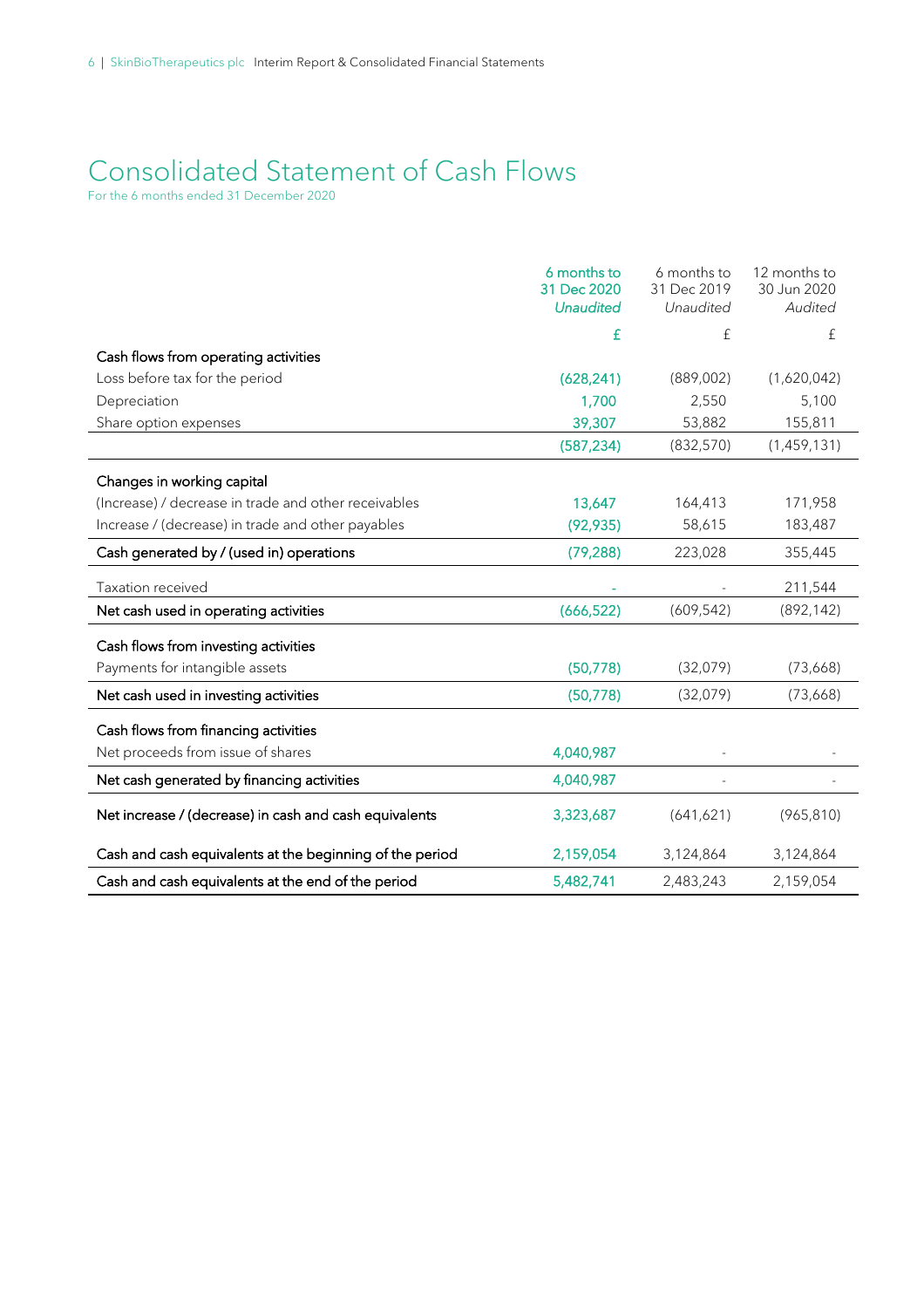## Consolidated Statement of Changes in Equity

For the 6 months ended 31 December 2020

|                      | <b>Share</b><br>capital | <b>Share</b><br>premium | Other<br>reserves | <b>Retained</b><br>earnings | Total      |
|----------------------|-------------------------|-------------------------|-------------------|-----------------------------|------------|
|                      | £                       | £                       | £                 | £                           | £          |
| As at 1 Jul 2019     | 1,280,835               | 4,923,890               | 247,672           | (2,642,266)                 | 3,810,131  |
| Loss for the period  |                         |                         |                   | (824, 304)                  | (824, 304) |
| Share-based payments |                         |                         | 53,882            |                             | 53,882     |
| As at 31 Dec 2019    | 1,280,835               | 4,923,890               | 301,554           | (3,466,570)                 | 3,039,709  |
| As at 1 Jan 2020     | 1,280,835               | 4,923,890               | 301,554           | (3,466,570)                 | 3,039,709  |
| Loss for the period  |                         |                         |                   | (675, 782)                  | (675, 782) |
| Share-based payments |                         |                         | 101,929           |                             | 101,929    |
| As at 30 Jun 2020    | 1,280,835               | 4,923,890               | 403,483           | (4, 142, 352)               | 2,465,856  |
| As at 1 Jul 2020     | 1,280,835               | 4,923,890               | 403,483           | (4, 142, 352)               | 2,465,856  |
| Loss for the period  |                         |                         |                   | (580, 577)                  | (580, 577) |
| Issue of shares      | 278,064                 | 4,170,964               |                   |                             | 4,449,028  |
| Costs of share issue |                         | (408, 042)              |                   |                             | (408, 042) |
| Share-based payments |                         |                         | 39,307            |                             | 39,307     |
| As at 31 Dec 2020    | 1,558,899               | 8,686,812               | 442,790           | (4,722,929)                 | 5,965,572  |

Share capital is the amount subscribed for shares at nominal value.

Share premium is the amount subscribed for share capital in excess of nominal value.

Other reserves arise from the equity element of a convertible loan issued and converted in the period to 30 June 2017, and from share options granted.

Retained earnings represents accumulated profit or losses to date.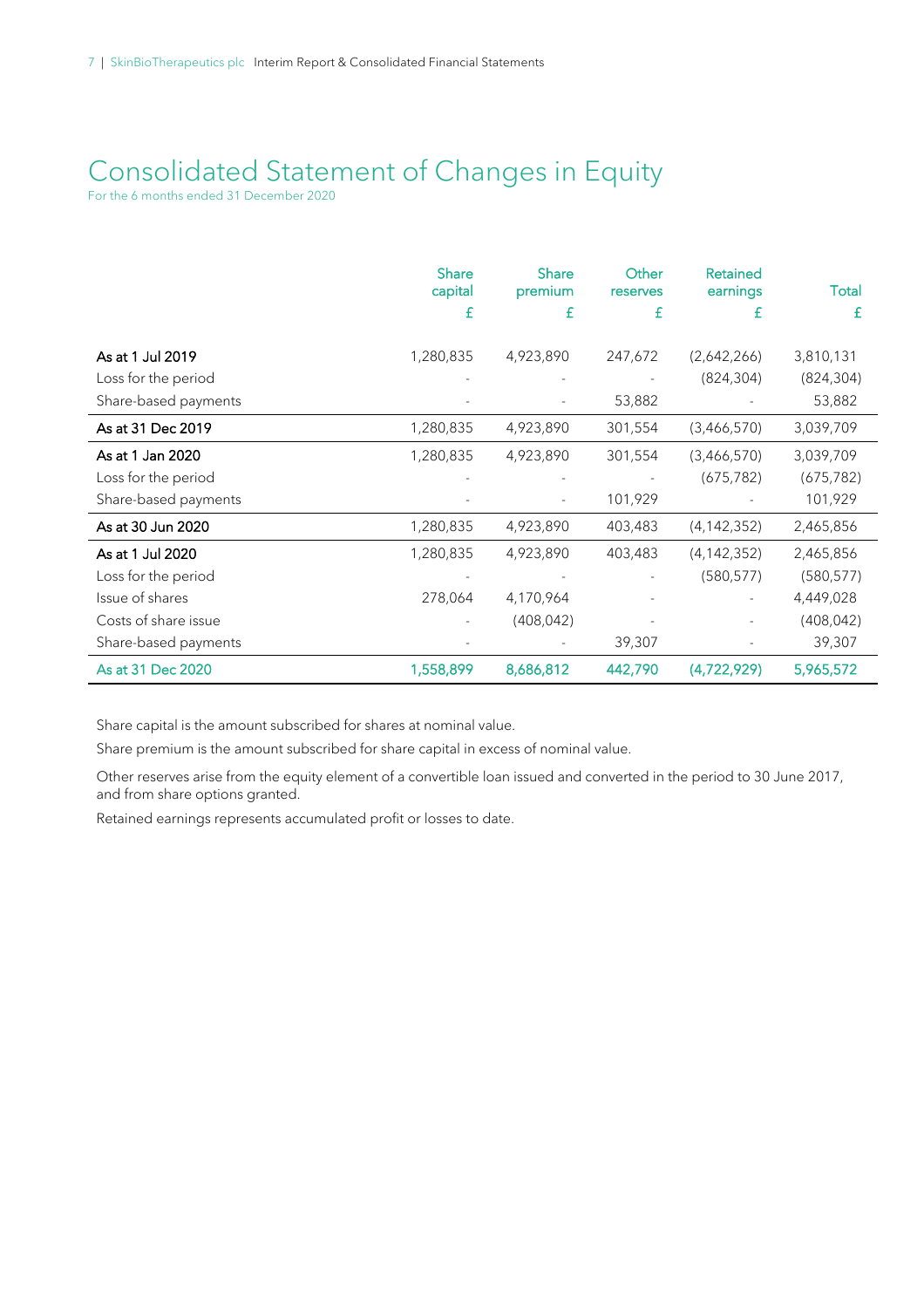## Notes to the Consolidated Financial Statements

For the 6 months ended 31 December 2020

### 1. General information

SkinBioTherapeutics plc is a public limited company incorporated in England under the Companies Act and quoted on the AIM market of the London Stock Exchange (AIM: SBTX). The address of its registered office is 15 Silk House, Park Green, Macclesfield, SK11 7QJ.

The principal activity of the Company is the identification and development of technology that harnesses the human microbiome to improve health.

The financial information set out in this half yearly report does not constitute statutory accounts as defined in Section 434 of the Companies Act 2006. The statutory financial statements for the year ended 30 June 2020, prepared under International Financial Reporting Standards ("IFRS"), have been filed with the Registrar of Companies. The auditor's report on those financial statements was unqualified and did not contain statements under Sections 498(2) and 498 (3) of the Companies Act 2006.

Copies of the annual statutory accounts and the Interim Report can be found on the Company's website at www.skinbiotherapeutics.com.

### 2. Significant accounting policies and basis of preparation

#### 2.1 Statement of compliance

This half yearly report has been prepared using the historical cost convention, on a going concern basis and in accordance with International Financial Reporting Standards ("IFRS") as adopted by the European Union, IFRS Interpretations Committee (IFRIC) and the Companies Act 2006 applicable to companies reporting under IFRS, using accounting policies which are consistent with those set out in the financial statements for the year ended 30 June 2020.

#### 2.2 Application of new and revised International Financial Reporting Standards (IFRSs)

There are no IFRSs or IFRIC interpretations that are effective for the first time in this financial period that would be expected to have a material impact on the Company.

### 3. Segmental reporting

The Company has one reportable segment, namely that of identifying and developing formulations that harness the human microbiome, all within the United Kingdom.